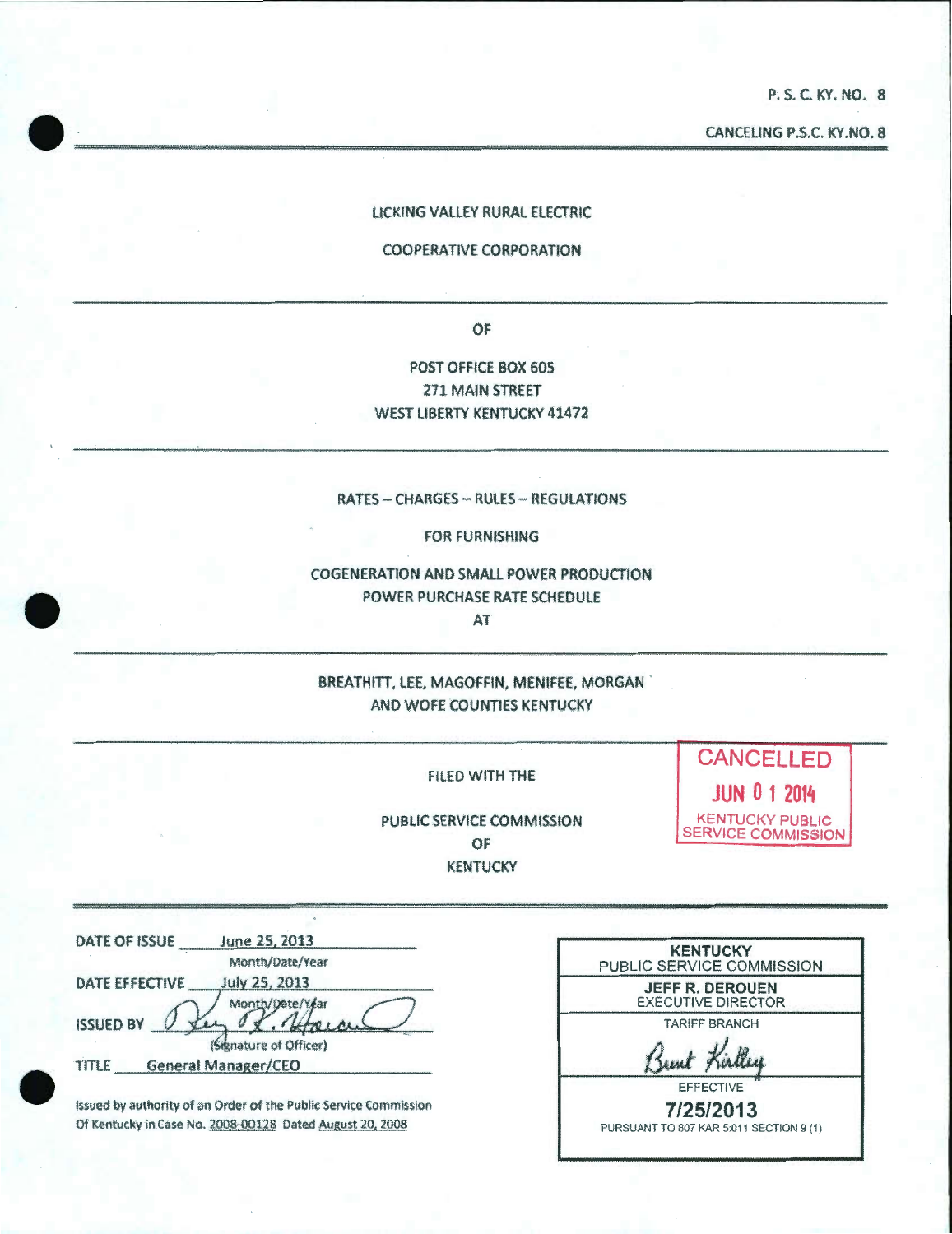For Area Served P.S.C. No. 8 Third Revised Sheet No. Canceling P.S.C. No. 8 Second Revised Sheet No. l

### LICKING VALLEY RURAL ELECTRIC COOPERATIVE CORPORATION

### COGENERATION AND SMALL POWER PRODUCTION POWER PURCHASE RATE SCHEDULE OVER 100 kW

#### **AVAILABILITY**

Available only to qualified cogeneration or small power production facilities with a design capacity of over 100 kW which have executed a contract with East Kentucky Power Cooperative and one of EKPC's member distribution systems for the purchase of electric power by East Kentucky Power Cooperative.

#### **RATES**

•

•

•

The rates set forth below shall be used as the basis for negotiating a final purchase rate with qualifying facilities pursuant to Section 7 of 807 KAR 5:054.

- <sup>l</sup> . Capacity **JUN 0 1 2014** 
	- a. \$1.52 per kW per year is applicable if cogenerator or small power producer is dispatched by  $k$ **SIONE** Kentucky Power Cooperative.
	- b. \$0.00017 per kWh is applicable if cogenerator or small power producer is not dispatched by East (R) Kentucky Power Cooperative .
- 2. Energy  $-A$  base payment per kWh is listed below for a time-differentiated basis or a non-time differentiated basis for the specified years.

| Year |           | Winter.   | Summer     |           |
|------|-----------|-----------|------------|-----------|
|      | On-Peak   | Off-Peak  | On-Peak    | Off-Peak  |
| 2013 | \$0.03578 | \$0.02816 | \$0.03898* | \$0.02851 |
| 2014 | \$0.03795 | \$0.02985 | \$0.04042  | \$0.02955 |
| 2015 | \$0.03998 | \$0.03143 | \$0.04167  | \$0.03062 |
| 2016 | \$0.04131 | \$0.03244 | \$0.04379  | \$0.03211 |
| 2017 | \$0.04317 | \$0.03389 | \$0,04464  | \$0.03275 |

a. Time Differentiated Rates:

b. Non~ Time Differentiated Rates:

| Year                                  | 2013                                | 2014                                                                                                                         | 2015      | 2016                                                | $2017*$    |               |
|---------------------------------------|-------------------------------------|------------------------------------------------------------------------------------------------------------------------------|-----------|-----------------------------------------------------|------------|---------------|
| Rate                                  | \$0.03290                           | \$0.03455                                                                                                                    | \$0.03608 | \$0.03753                                           | \$0,03881* | $(R)$ $(N)^*$ |
|                                       |                                     |                                                                                                                              |           | <b>KENTUCKY</b><br>PUBLIC SERVICE COMMISSION        |            |               |
| <b>DATE OF ISSUE</b><br>June 25, 2013 |                                     |                                                                                                                              |           | <b>JEFF R. DEROUEN</b><br><b>EXECUTIVE DIRECTOR</b> |            |               |
|                                       |                                     |                                                                                                                              |           | <b>TARIFF BRANCH</b>                                |            |               |
| DATE EFFECTIVE<br>July 25, 2013       |                                     |                                                                                                                              |           |                                                     |            |               |
| <b>ISSUED BY</b>                      | President & Chief Executive Officer | Havan                                                                                                                        |           | <b>EFFECTIVE</b><br>7/25/2013                       |            |               |
|                                       |                                     | Issued by authority of an Order of the Public Service Commission<br>of Kentucky in Case No. 2008-00128 Dated August 20, 2008 |           | PURSUANT TO 807 KAR 5:011 SECTION 9 (1)             |            |               |